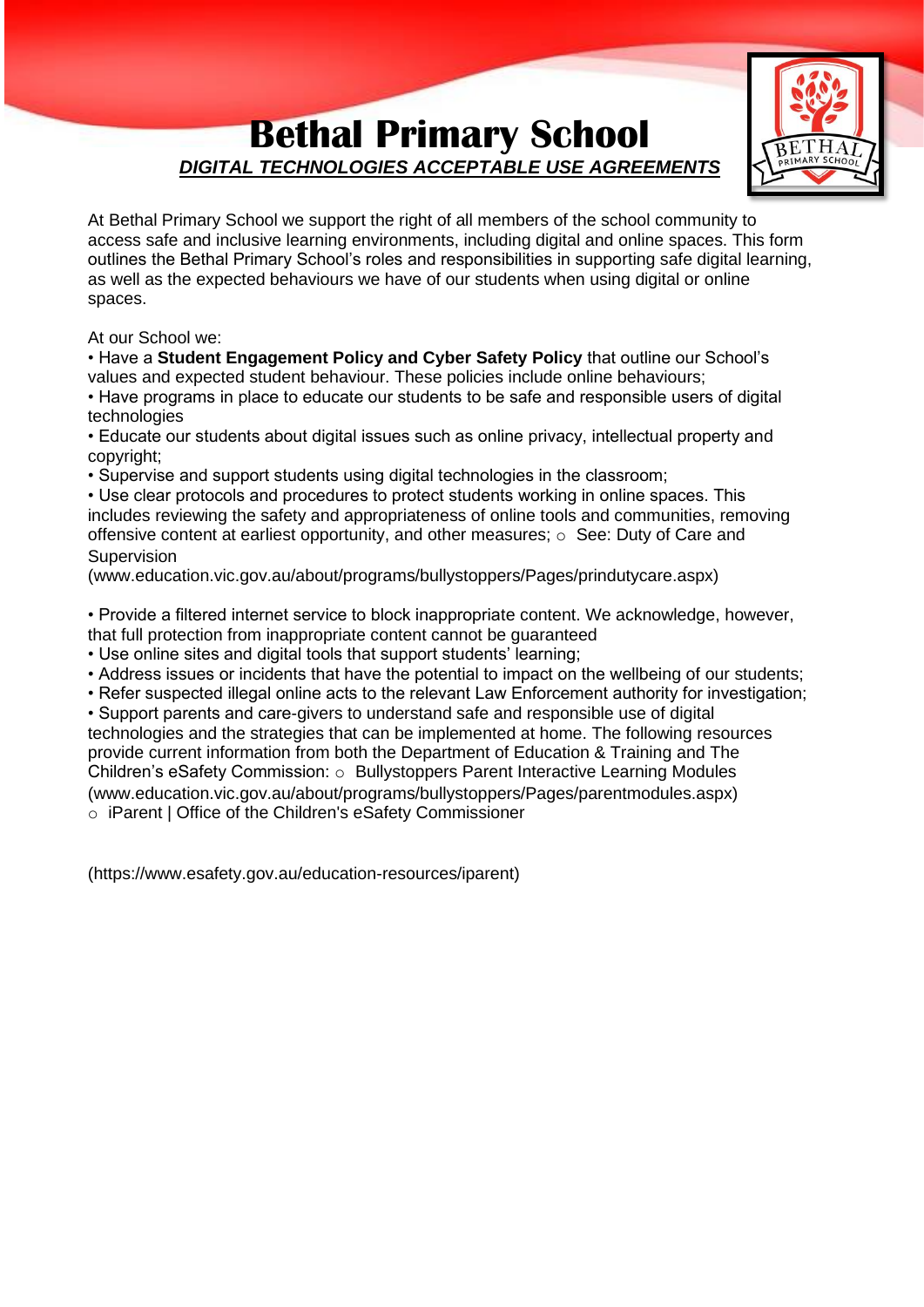## *Safe, responsible and appropriate behaviour*

When I use digital technologies I **communicate respectfully** by:

• always thinking and checking that what I write or post is polite and respectful

• being kind to my friends and classmates and thinking about how the things I do or say online might make them feel (*ask students to reflect on how they would feel*.)

• not sending mean or bullying messages or forwarding them to other people.

• creating and presenting my own work, and if I copy something from online, letting my audience know by sharing the website link to acknowledge the creator.

When I use digital technologies I **protect personal information** by being aware that my full name, photo, birthday, address and phone number is personal information and is not to be shared online. This means I:

• protect my friends' information in the same way

- protect my passwords and don't share them with anyone except my parent
- only ever join spaces with my parents or teacher's guidance and permission

• never answer questions online that ask for my personal information

• know not to post three or more pieces of identifiable information about myself.

When I use digital technologies I **respect myself and others** by thinking about what I share online. This means I:

• stop to think about what I post or share online

• use spaces or sites that are appropriate, and if I am not sure I ask a trusted adult for help

• protect my friends' full names, birthdays, school names, addresses and phone numbers because this is their personal information

• speak to a trusted adult if I see something that makes me feel upset or if I need help

• speak to a trusted adult if someone is unkind to me or if I know someone else is upset or scared

• don't deliberately search for something rude or violent

• turn off or close the screen if I see something I don't like and tell a trusted adult

• am careful with the equipment I use.

At school we/I have:

• discussed ways to be a safe, responsible and ethical user of digital technologies.

• presented my ideas around the ways that I can be a smart, safe, responsible and ethical user of digital technologies.

I will use this knowledge at school and everywhere I use digital technologies.